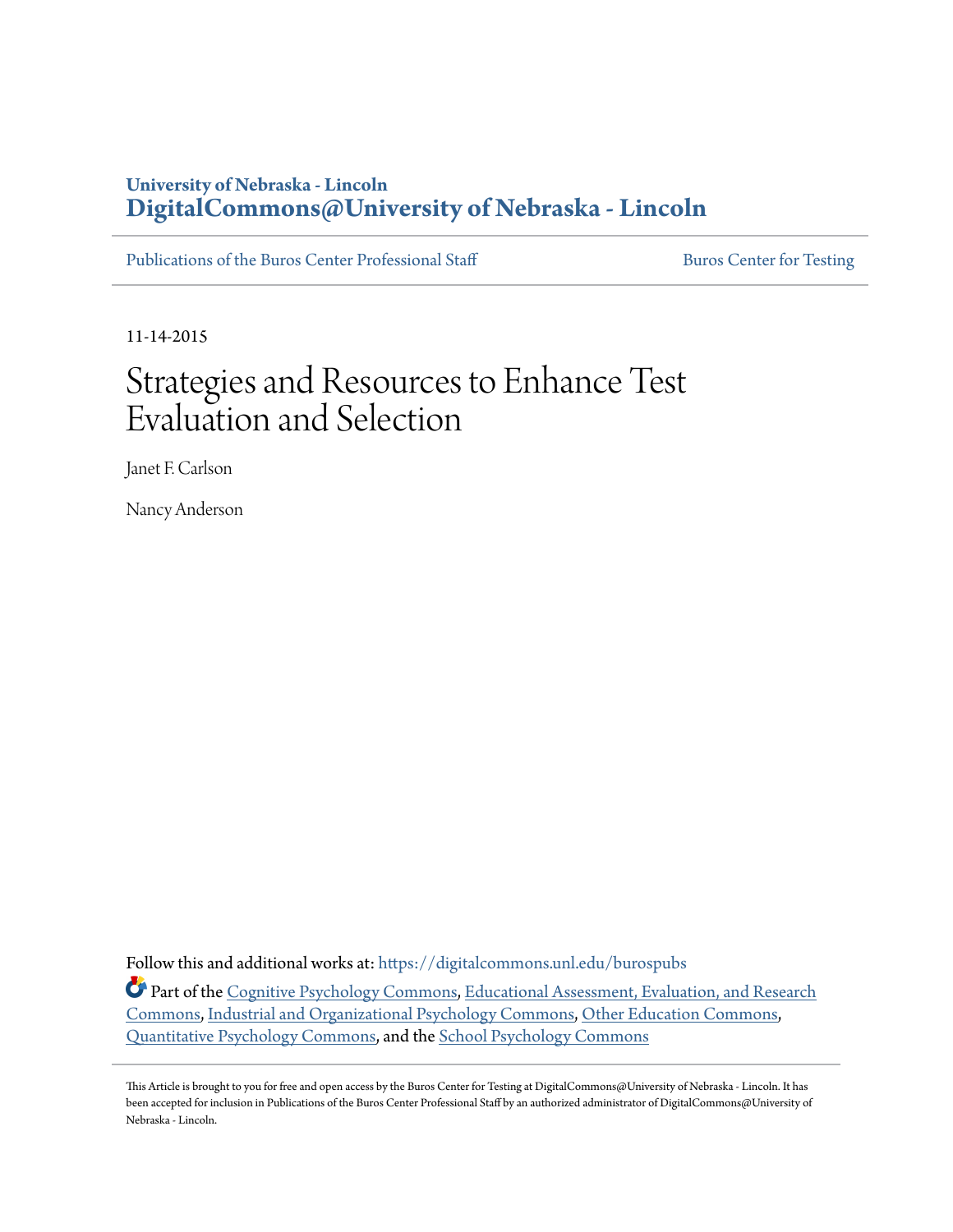### DESCRIPTION

*Excerpted from Hutchins & Cannizzaro (in press)*

The Clinical Evaluation of Language Fundamentals–Fifth Edition (CELF-5) is offered as a norm- and criterion-referenced measure that can aid in the screening and identification of language disorders. It is also intended as a tool to guide curricular modifications and treatment planning. The CELF-5 is an individually administered assessment intended for individuals 5–21 years of age.

The CELF-5 proposes a stepwise evaluation process that reflects best practices in education for identifying struggling students as well as potential classroom supports. The suggested process begins with test to remind the examiner of key procedures (e.g., the Observational Rating Scale (ORS), which guides the observation of naturalistic speech, language, and communication behaviors. ORS results can then be clearly written, and several instructive case studies are used to initiate individualized instruction and guide decisions about which portions of the CELF-5 would yield the most useful information for a particular student.

Changes to the content of the fifth edition are extensive and include new, revised, and expanded  $\dots$  sections for the assessment of reading, writing, and pragmatic abilities. The CELF-5 includes updated content and revised normative data, and growth scale scores have been added that can be used to document student progress over time. A number of sections found in the previous version (i.e., the CELF-4) have been removed based on customer feedback and to help focus the overall scope of the battery. Specifically, the Expressive Vocabulary, Familiar Sequences, Number Repetition, Phonological Awareness, Word Associations, and Rapid Automatic Naming tests have been eliminated.

Subsections of the CELF-5 are now referred to as tests (as opposed to subtests) and have been expanded to strengthen the floors and raise ceilings (particularly in the 13-21 age group). The tests vary depending on the student's age (i.e., between 5–8 years or 9–21 years). ...

The CELF-5 encourages flexible and individualized starting points and uses clear discontinuation rules. Tests that make up the CELF-5 can be administered in five to 15 minutes. Total testing time will depend on the number and type of tests ultimately employed (a table with mean administration time by test and child age is presented in the examiner's manual for assessment planning purposes). The average time to administer the core tests (i.e., those that make up the Core Language Index) is 34 minutes for students ages 5–8 and 42 minutes for students 9–21.

The CELF-5 yields growth scale values, age equivalents, percentile ranks, normal curve equivalents, stanines, and standard (scaled) test  $(M = 10, SD = 3)$  and index  $(M = 100, SD = 15)$  scores. For the purpose of identifying language disorders, three or four tests (depending on the age group) contribute to the Core Language Score. Other index (i.e., composite) scores can be calculated including the Receptive Language Index, the Expressive Language Index, the Language Content Index, the Language Structure Index (ages 5-8 only), and the Language Memory Index (ages 9–21 only). Difference scores (i.e., Discrepancy Comparisons, discussed below) for the Receptive-Expressive Language Index and other major indices also are provided.

Esting serves an important function for SLPs in offering an evidence<br>base that is useful in screening, diagnosing, monitoring progress, and<br>documenting outcomes. Tests are used to measure diverse construct<br>such as communic base that is useful in screening, diagnosing, monitoring progress, and documenting outcomes. Tests are used to measure diverse constructs such as communication, literacy, oral and written language, receptive and expressive vocabulary, articulation, phonological awareness and processing, and auditory perception and processing. In addition, specific impairments may require specialized measures to evaluate conditions such as stuttering and orthographic competence.

For nearly 80 years, the Buros Center has published independent reviews of commercially available English language tests in its Mental Measurements Yearbook (MMY) series, currently in its nineteenth volume (Carlson, Geisinger, & Jonson, 2014). Each volume provides reviews of tests across a wide range of categories, including Language and Speech & Hearing. Cizek, Koons, and Rosenberg (2011) observed that "the MMY series is unique in that it serves as an independent source of evaluations of specific tests . . . [and] is widely considered to be the most accurate, complete, and authoritative source of information about published tests" (p. 123). However, as the MMY editors carefully note, "The [MMY] series was developed to stimulate critical thinking and assist in the selection of the best available test for a given purpose, not to promote the passive acceptance of reviewer judgment" (Carlson et al., 2014, p. xiii). In a similar vein, Thorndike (1999) advised that MMY reviews "must be supplemented by a thorough knowledge of the situation for which a test is desired and by mature professional judgment on the part of the prospective user" (p. 50).

CELF-5 test components include an examiner's manual, a technical manual, two stimulus books, the Observational Rating Scale, two record forms (ages 5–8 and 9–21), and two reading and writing supplements (ages 8–10 and 11–21). First-time users will need some time and practice with the CELF-5 to ensure correct administration, scoring, and interpretation. Fortunately, stimulus materials and score forms are well designed to facilitate fluid administration. For example, stimulus books (which employ color illustrations depicting characters from a variety of ethnic backgrounds) use an easel with stimuli presented on one side and examiner prompts on the other. In addition, score forms have primers for each starting and stopping rules, repetitions allowed or not allowed). The examiner's manual is well-organized and offered as examples. ...

### DEVELOPMENT

### *Excerpted from Spenciner (in press)*

The Vocabulary Assessment Scales–Expressive and Vocabulary Assessment Scales–Receptive were published in 2013, following an extensive development process. This process is described in detail in the professional manual. Briefly, the test author developed a market research survey and assembled an initial expert review team to identify the key features of a picture vocabulary test and to identify improvements that could be made to existing vocabulary assessments. The individuals who. served as expert reviewers and their affiliations are listed i Appendix A of the professional manual. Using the information gathered, the test author developed a list of potential words that represented the following categories: actions and activities; descriptors and numbers; animals; body parts; buildings, art, and architecture; clothing and accessories; foods; geographic scenes; household objects; · musical instruments; shapes and symbols; plants; tools; vehicles; people and workers; books and money; and toys and recreation. Colored photos were matched to the word list for both expressive and receptive vocabulary.

The development process also included the selection of foils; details about how foils were chosen are included in the professional manual (p. 28). In addition, the new assessments also underwent local and national pilot testing, additional expert reviews, and an item analysis that provided statistical estimates (p value and Rasch difficulty parameter) regarding how difficult a test item . was for examinees. Test items were also reviewed for possible bias by individuals who participated in a bias review panel. Their affiliations are listed in Appendix B of the professional manual. ...

# **Strategies and Resources to Enhance Test Evaluation and Selection**

**Janet F. Carlson & Nancy Anderson | Buros Center for Testing | University of Nebraska - Lincoln**

## Introduction

When using tests to diagnose language impairments, Betz, Eickhoff, and Sullivan (2013) suggest that SLPs consider carefully a test's psychometric properties, particularly because of the "increasing emphasis on evidencebased practice, specifically, the requirement to validate clinical decisions regarding assessment and treatment" (p. 142). Kirk and Vigeland (2014) echo these sentiments in stating, "It would be helpful to have evidencebased practice guidelines that provide recommendations for determining the psychometric adequacy of norm-referenced tests" (p. 375). At the 2014 ASHA conference, Pavello and Ireland reviewed psychometric and other considerations that influence test selection.

This poster session presents a framework for test evaluation and selection to inform decisions about standardized tests used by SLPs within their practices or research. Examples of reviews of tests illustrate best practices in test evaluation. Resources to promote the application of critical thinking skills to test evaluation and selection are provided.

### Financial Disclosures

Janet Carlson and Nancy Anderson are full-time salaried employees of the Buros Center for Testing. These relationships are ongoing. They have been employed by Buros for about 5 and 3 years, respectively. Each had prior part-time experience at the Buros Center. The Center receives royalties from sales of its publications, which provide reviews of and information about commercially available tests. Royalties accrue to print volumes and electronic subscriptions. In addition, revenues are generated from direct sales of test reviews and information through an e-commerce site.

# Non-financial Disclosures

Janet Carlson and Nancy Anderson are Associate Director and Managing Editor, respectively, at the Buros Center for Testing. These relationships are ongoing. Both Carlson and Anderson are members of the editorial team that edits test reviews submitted for publication in the Mental Measurements Yearbook series. In addition to this series, the Buros Center also publishes the Tests in Print series, and Pruebas Publicadas en Espanol. Janet also serves as a manuscript reviewer for a few journals; some submissions involve specific tests or assessment practices. She has authored about 20 test reviews, most of them for the Buros Center for Testing and all of them before 2006.



## Excerpts From Test Reviews



**Describes test in general terms; explains test purposes**

### TECHNICAL

*Excerpted from Moyle & Long (in press)*

The TOLD-P:4 was normed on 1,108 children in 2006 and 2007 from 16 states across four major re-the Test of Language Development—Intermediate: gions of the United States. The demographics of the Fourth Edition (TOLD-I:4; Hammill & Newcomer, sample closely resemble those of the 2005 U.S. schoolaged population of children with regard to gender, geographic region, race, Hispanic ethnicity, exceptionality status, family income, and education level erage correlation coefficients between the TOLD-P:4 of parents. The test manual does not specify wheth-and scores from the three tests ranged from .52 to .77 er any children in the sample spoke nonmainstream across all subtests and .61 to .81 for the composites. dialects or were English language learners. Thirteen The test authors describe these coefficients as "large percent of the sample consisted of children with dis-or very large" (manual, p. 55) in magnitude based on abilities. …

The test authors present three types of evidence to demonstrate reliability of the TOLD-P:4—coeffi-through positive predictive outcome analyses. Three cient alpha, test-retest, and scorer differences (i.e., ) indices were calculated: A sensitivity index (correct interscorer reliability). Coefficient alpha was used to identification of children with language disorder), a evaluate content sampling error, or internal consis-specificity index (correct identification of children tency reliability of the test. The test authors consider with normal language), and positive predictive value coefficients of .80 to be minimally reliable and .90 or (the proportion of children who truly have a language higher to be most desirable. The average coefficients problem among all those whom the measure identiacross ages exceeded .80 for the nine subtests, with fies as having a language problem). Based on several seven exceeding .90. The average coefficients for the previous studies, the test authors consider index valcomposites were .90 or greater. This evidence suggests ues of .70 or greater to be acceptable. Results indicatthat the TOLD-P:4 is internally consistent. Test-retest ed that the TOLD-P:4 provided acceptable levels of reliability was examined using a sample of 89 chil-sensitivity, specificity, and positive predictive value dren who were retested one to two weeks after initial  $( \geq .70).$ testing. Overall, the vast majority of correlation coefthe actual testing process.

Criterion-prediction validity was investigated by correlating TOLD-P:4 scores with those of three oral language measures: the Pragmatic Language Observation Scale (PLOS; Newcomer & Hammill, 2009), 2008), and the Verbal Comprehension composite of  $\cdot$ the Wechsler Intelligence Scale for Children—Fourth Edition (WISC-IV; Wechsler, 2003; T8:2903). The avguidelines from Hopkins (2002). …

ficients fell between .80 and .90, suggesting accept-degree to which underlying traits of a test can be idenable test-retest reliability. The reliability of scorer dif-tified and the extent to which these traits reflect the ferences was examined by having two staff members — theoretical model on which the test is based" (manual, from the test publisher independently score 50 test p. 60). The test authors predicted that they would obprotocols drawn from the normative sample. Corre-serve a positive correlation between test performance lation coefficients ranged from .97 to .99 for the sub-and age, given that the TOLD-P:4 was designed to tests and composites. This method does not appear to measure language development. . Results generally be a rigorous test of interscorer reliability given that supported this hypothesis. The test authors also prethe raters did not record children's responses during – dicted that performance would differ among ability produ Three types of validity evidence are presented in mean scores were considerably higher for the gifted the test manual: Content-description, criterion-pre-and talented group and considerably lower for the landiction, and construct-identification. The test au-guage impaired group. The means of all minority subthors first provide qualitative evidence in support groups were within the normal range, although they of content-description validity. Next, the results of tended to fall below the European American group conventional item analyses are presented. Both item (except for Asian/Pacific Islanders), particularly on discrimination (i.e., the degree to which an item ac-the composite scores. Next, relationships among the curately differentiates test takers in terms of the mea-TOLD-P:4 subtests were examined. The test authors sured behavior) and item difficulty (i.e., the percent-predicted that correlations would be moderate, sugage of examinees who pass an item) were examined. gesting overlap but not redundancy. Correlation coef-Items that did not meet acceptable levels of discrimination or difficulty were deleted. Finally, the test de-significant, ranging in strength from .34 to .68, indicatvelopers compared item functioning between three ing that the TOLD-P:4 subtests measure related, but pairs of groups: male vs. female, African American not redundant language skills. For the supplemental vs. non-African American, and Hispanic American subtests, the median coefficients for Word Discrimvs. non-Hispanic American. A logistical regression ination, Phonemic Analysis and Word Articulation procedure was used to test all items contained in the were .41, .42, and .20, respectively. These results sug-TOLD-P:4. Results indicated that no more than three gest that Word Articulation measures a unique conitems were associated with significant effect sizes struct, lending support for the test authors' decision within each comparison (e.g., male vs. female), and not to combine the three supplemental subtests into the effect sizes were regarded as "negligible" (manu-a phonological composite. An additional factor analal, p. 53). These results suggest that the test functions ysis indicated that all six core subtests loaded onto in a manner that is nonbiased with respect to gender, one factor (Factor 1), while the supplemental subtests race, and Hispanic ethnicity. In addition, the means loaded onto a different factor (Factor 2). These results for the six composite scores for all racial and ethnic lend additional support for keeping the three phonolsubgroups were in the normal range (defined by the ogy subtests separate instead of including them in the test authors as 90 to 110). Construct-identification validity "relates to the groups. Compared to the larger normative sample, ficients among the six core subtests were statistically Spoken Language composite. …

Criterion-prediction validity was also examined

**Identifies target population and method of administration**

**Provides detail about conducting an evaluation**

**May compare current edition with previous edition(s)**

> **Describes how test is organized**

**Describes process and time needed for administration**

**Indicates types of scores and reports available**

**Offers cautionary notes for prospective users**

**Discusses underlying assumptions or theory used to define the construct to be measured**

**Provides details on item development**

**Discusses pilot testing and selection of final items**

**Describes theoretical reasoning and technical procedures used to craft the instrument** 

**Reviews steps taken to evaluate the appropriateness of selected items**

**Focuses on three main points: standardization and/or norms,**  reliability, and **validity evidence using documents and statistical data provided by test publisher** 

> **Presents information about norm sample; evaluates how well the sample matches intended population**

**Describes**  evidence.<sup>•</sup> **of score consistency**

**Presents types of reliability estimates and their magnitudes**

**Evaluates test content and adequacy of test for measuring intended construct**

**Evaluates differential validity across .... gender, racial, ethnic, and cultural groups** 

**Reports validity coefficients obtained when test scores are compared to other tests measuring the same construct**

**Describes acceptability of evidence presented by test publisher to support test interpretation and use**

**Describes evidence related to construct identification, such as raw scores increasing with age (for constructs expected to show developmental progression), moderate relationships among subtests, and confirmatory factor analyses**



**For RESOURCES and REFERENCES, please see handouts** 

COLLEGE OF EDUCATION AND HUMAN SCIENCES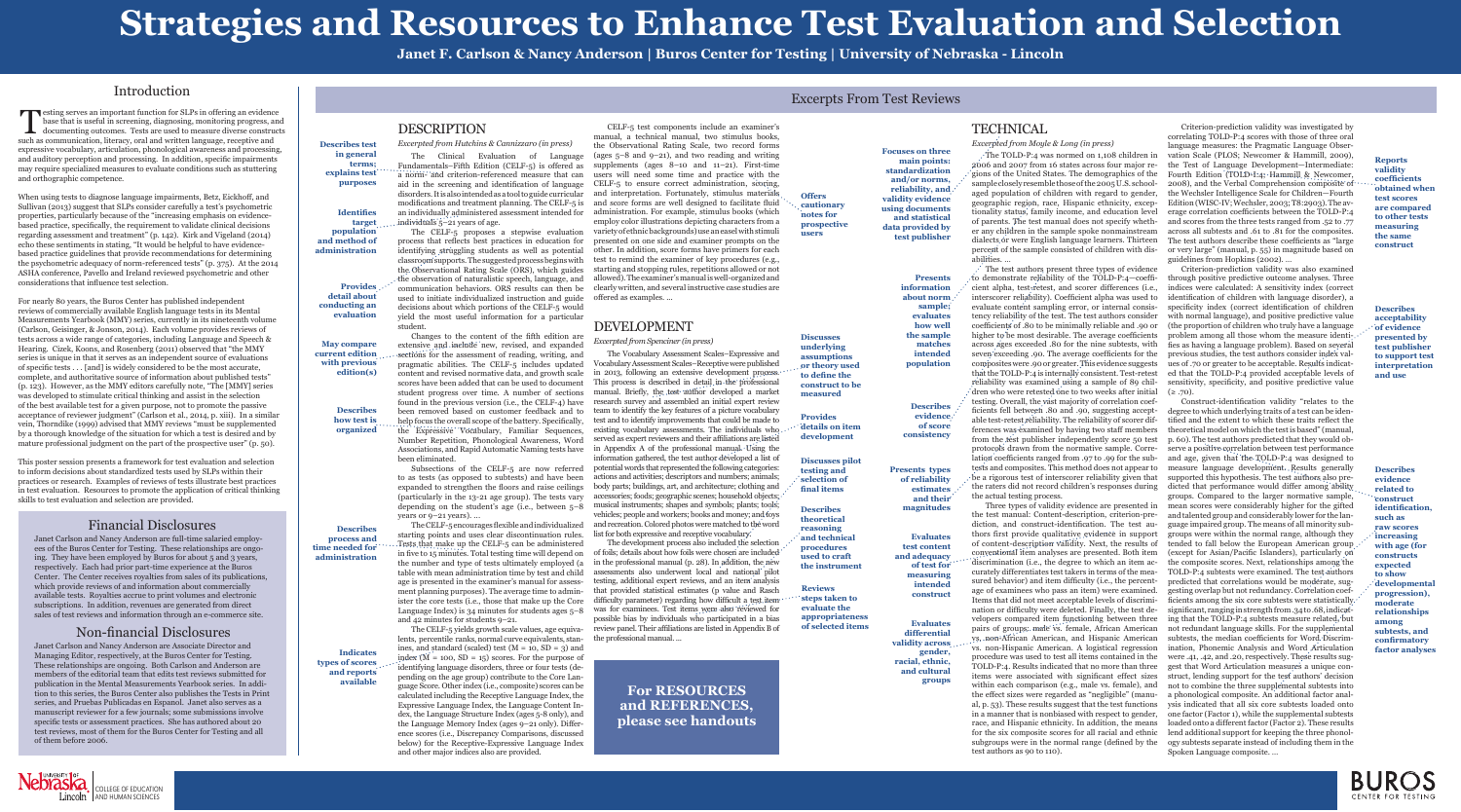### **Resources that Support Test Evaluation and Selection**

### **Information about Tests**

\_\_\_\_\_\_\_\_\_\_\_\_\_\_\_\_\_\_\_\_\_\_\_\_\_\_\_

| <b>ERIC Institute of Education Sciences</b> | http://eric.ed.gov/                       |
|---------------------------------------------|-------------------------------------------|
| <b>ETS Test Collection Database</b>         | http://www.ets.org/test link/about        |
| Mental Measurements Yearbooks*              | http://buros.org/test-reviews-information |
| Pruebas Publicadas en Espanol*              | http://buros.org/test-reviews-information |
| <b>Test Reviews Online</b>                  | https://marketplace.unl.edu/buros/        |
| Tests in Print*                             | http://buros.org/test-reviews-information |

\*Available through database subscription services offered by EBSCO and/or Ovid. Check with your reference librarian.

### **Evaluating Tests**

- Questions to Ask When Evaluating Tests <http://buros.org/questions-ask-when-evaluating-tests>
- Using a Mental Measurements Yearbook Review to Evaluate a Test (includes list and definitions of key psychometric terms and concepts) [http://buros.org/using-mental-measurements-yearbook](http://buros.org/using-mental-measurements-yearbook-review-evaluate-test)[review-evaluate-test#](http://buros.org/using-mental-measurements-yearbook-review-evaluate-test)
- Using a Mental Measurements Yearbook Review and Other Materials to Evaluate a Test (includes list and definitions of key psychometric terms and concepts) [http://buros.org/using-mental](http://buros.org/using-mental-measurements-yearbook-review-and-other-materials-evaluate-test)[measurements-yearbook-review-and-other-materials-evaluate-test](http://buros.org/using-mental-measurements-yearbook-review-and-other-materials-evaluate-test)
- Glossaries available via the Buros Center's Assessment Literacy pages *<http://buros.org/glossaries>* includes Glossary of Important Assessment Measurement Terms (National Council on Measurement in Education); Glossary of Testing, Measurement, and Statistical Terms (Riverside Publishing); and Glossary of Standardized Testing Terms (Educational Testing Service)

### **Testing Standards, Codes, and Guidelines**

The Buros Assessment Literacy page <http://buros.org/standards-codes-guidelines> lists 20 documents promulgated by various organizations concerned with testing. Access and/or links to ordering information is provided as well. Among the organizations listed:

American Association of School Administrators Joint Committee on Testing Practice American Federation of Teachers National Association of School Psychologists\* Association for Assessment in Counseling\* National Education Association

American Counseling Association National Association of Elementary School Principals American Educational Research Association National Association of Secondary School Principals American Psychological Association\* National Council on Measurement in Education International Test Commission Society for Industrial and Organizational Psychology\*

\_\_\_\_\_\_\_\_\_\_\_\_\_\_\_\_\_\_\_\_\_\_\_\_\_\_\_ \*Document available as PDF download.